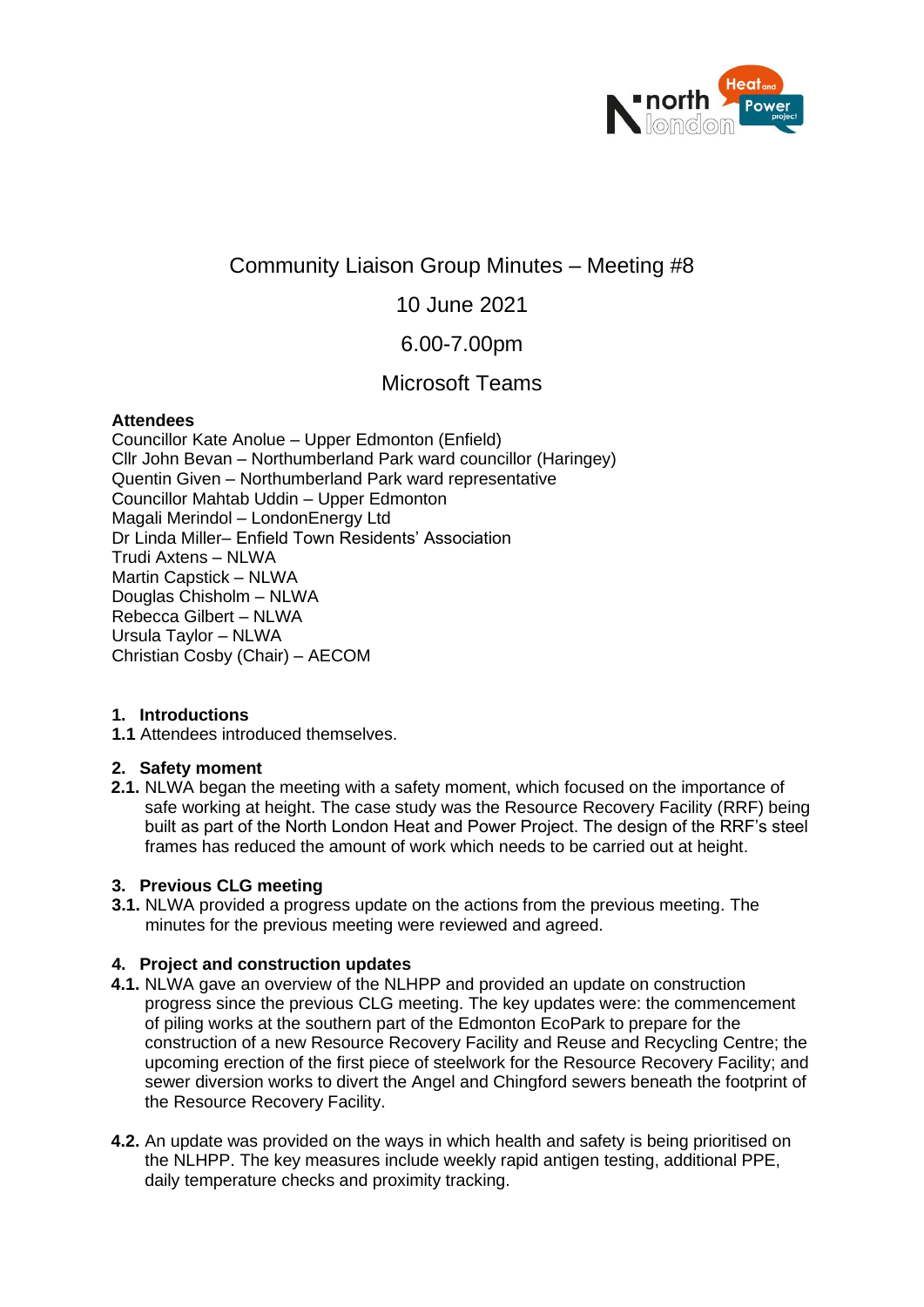- **4.3.** NLWA updated the CLG on the NLHPP apprenticeship programme. As of June 2021, 16 apprentices have been appointed, 10 of whom are Enfield residents. NLWA is engaging with Haringey Works, Build Enfield and Waltham Forest to advertise apprenticeship opportunities and reach underrepresented and disadvantaged groups. NLWA played a video featuring interviews with NLHPP apprentices, who explained the ways in which the scheme is supporting their career development.
- **4.4.** NLWA provided an update on the NLHPP on-site training programme. 40 placements have been provided so far and a new cohort was welcomed in summer 2021, working with contractor Taylor Woodrow.
- **4.5.** NLWA updated CLG members on the opportunities for local businesses. So far, NLWA has worked with Enfield-based subcontractors James Clear-Tournas (IT consultant), Embassy Demolition, and J O'Doherty Haulage and Waste Disposal, as well as Walthamstow-based New Life Catering. More opportunities are expected to be made available throughout the construction of the NLHPP.
- **4.6.** A member of the CLG asked NLWA to provide information on where each of the apprentices are from in each borough. NLWA noted an action to provide this information.
- **4.7.** A member of the CLG suggested that a jobs fair at the Edmonton EcoPark could be an effective way of maximising local participation in the NLHPP apprenticeship and training programmes.
- **4.8.** A member of the CLG asked whether any engagement had taken place to date with the Sixth Form College on White Hart Lane. NLWA confirmed that the College is being engaged as part of the NLHPP's schools' outreach programme.
- **4.9.** A member of the CLG identified community projects in Haringey which may be able to benefit from NLHPP support.

#### **5. Community update**

- **5.1.** NLWA gave an overview of its engagement with the local community in relation to the NLHPP. This included construction videos published in April and June, a construction newsletter hand delivered to 19,000 homes in May, and regular news updates on the project website and Twitter feed.
- **5.2.** A member of the CLG said that it is important for NLWA to clarify in community engagement material that the existing plant is being replaced with a more modern facility, rather than a plant being built for the first time at the Edmonton EcoPark.
- **5.3.** A member of the CLG said that the information from the construction update videos should be made available to residents who do not have access to the internet. NLWA confirmed that information was also made available via construction newsletters, which are hand delivered locally to 19,000 homes, and additional measures are being considered to maximise local engagement.
- **5.4.** A member of the CLG highlighted some recent technical issues they had experienced in contacting NLWA. NLWA confirmed that they would investigate this following the CLG meeting.